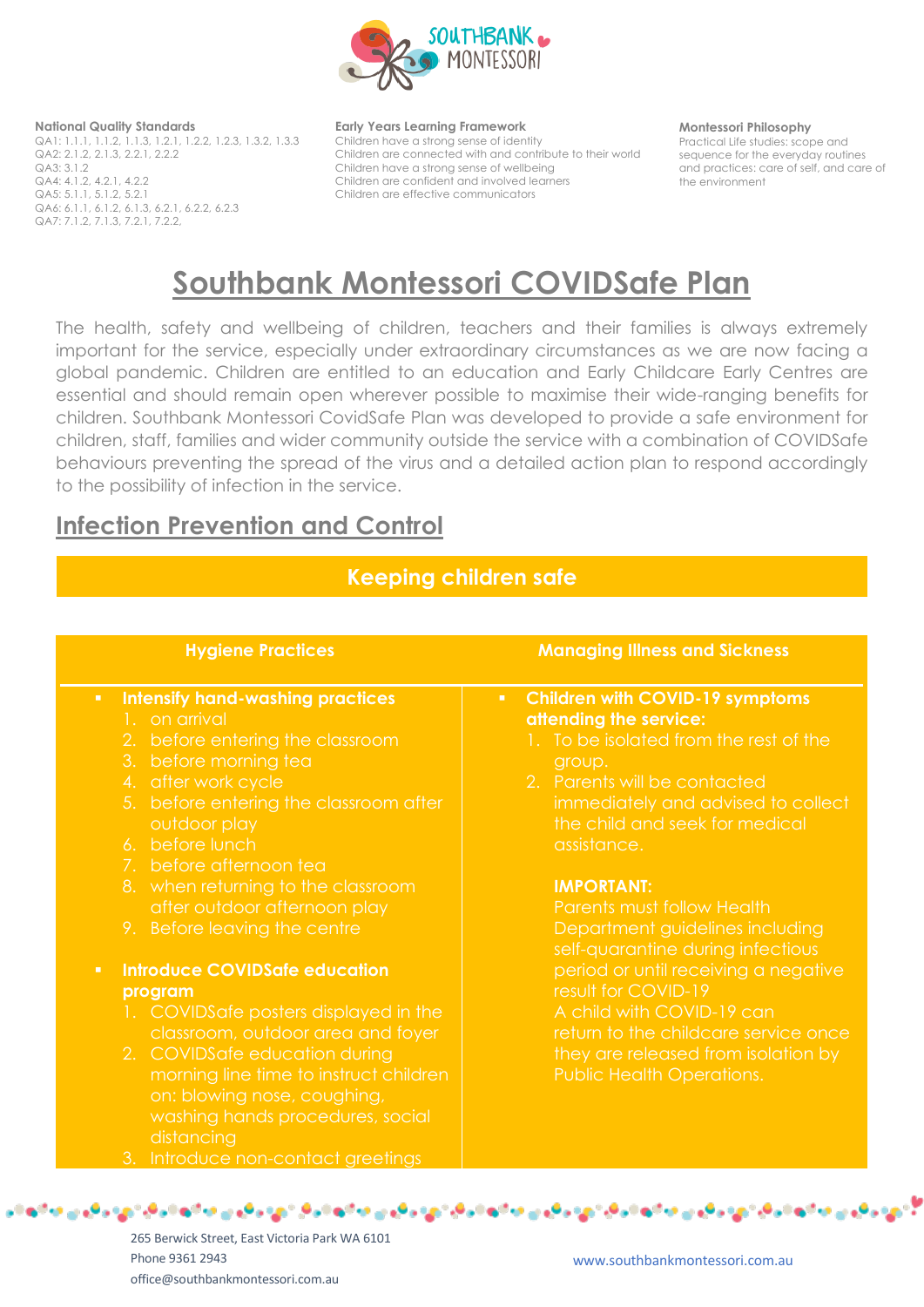

## **Keeping staff safe**

| <b>Hygiene Practices</b>                                                                                                                                                                                                                                                                                                                                                                                                                       | <b>Managing Illness and Sickness</b>                                                                                                                                                                                                                                                                                                                                                                                                                                                                                                                                                                              |
|------------------------------------------------------------------------------------------------------------------------------------------------------------------------------------------------------------------------------------------------------------------------------------------------------------------------------------------------------------------------------------------------------------------------------------------------|-------------------------------------------------------------------------------------------------------------------------------------------------------------------------------------------------------------------------------------------------------------------------------------------------------------------------------------------------------------------------------------------------------------------------------------------------------------------------------------------------------------------------------------------------------------------------------------------------------------------|
| Intensify hand-washing/sanitising<br>п<br>practices<br>1. on arrival<br>2. before entering the classroom<br>3. before serving morning tea<br>4. after work cycle<br>5. before entering the classroom after<br>outdoor play<br>6. before meals<br>7. before serving afternoon tea<br>8. when returning to the classroom<br>after outdoor afternoon play<br>9. Before leaving the centre<br>10. Use of hand sanitiser as many times<br>as needed | <b>Staff presenting with COVID-19</b><br>Ξ<br>symptoms should not attend the centre<br>1. Staff who are considered suspected<br>or symptomatic cases with Covid-19<br>must follow the guidelines in the<br><b>Testing Requirements for Contacts</b><br>and Exposed Persons and Sites.<br>Staff must present with negative<br>result for COVID-19 before returning<br>to the service, following Health<br>Department advice and guidelines<br>including self-quarantine during<br>infectious period.<br>A staff member with COVID-19 can<br>return to the service once released<br>from isolation by Public Health |
| <b>Mandatory Immunisation Requirements</b><br>Ξ<br>1. All staff, volunteers and people<br>regularly serving the centre must be<br>fully immunised for COVID-19,<br>including booster dose.                                                                                                                                                                                                                                                     | Operations, presenting no<br>symptoms.                                                                                                                                                                                                                                                                                                                                                                                                                                                                                                                                                                            |

<sup>مو</sup> جهت کے لیے مذکور دی کے لیے اس مذکور کے لیے میں مذکور دی دی ہے کہ لیے دی کر دی دی ہے مذکور دی دی دی ہے مذکور د

### ▪ **Mandatory use of masks**

- 1. Masks are mandatory in all premisses in the service including carpark.
- 2. Classroom staff may remove their masks while teaching.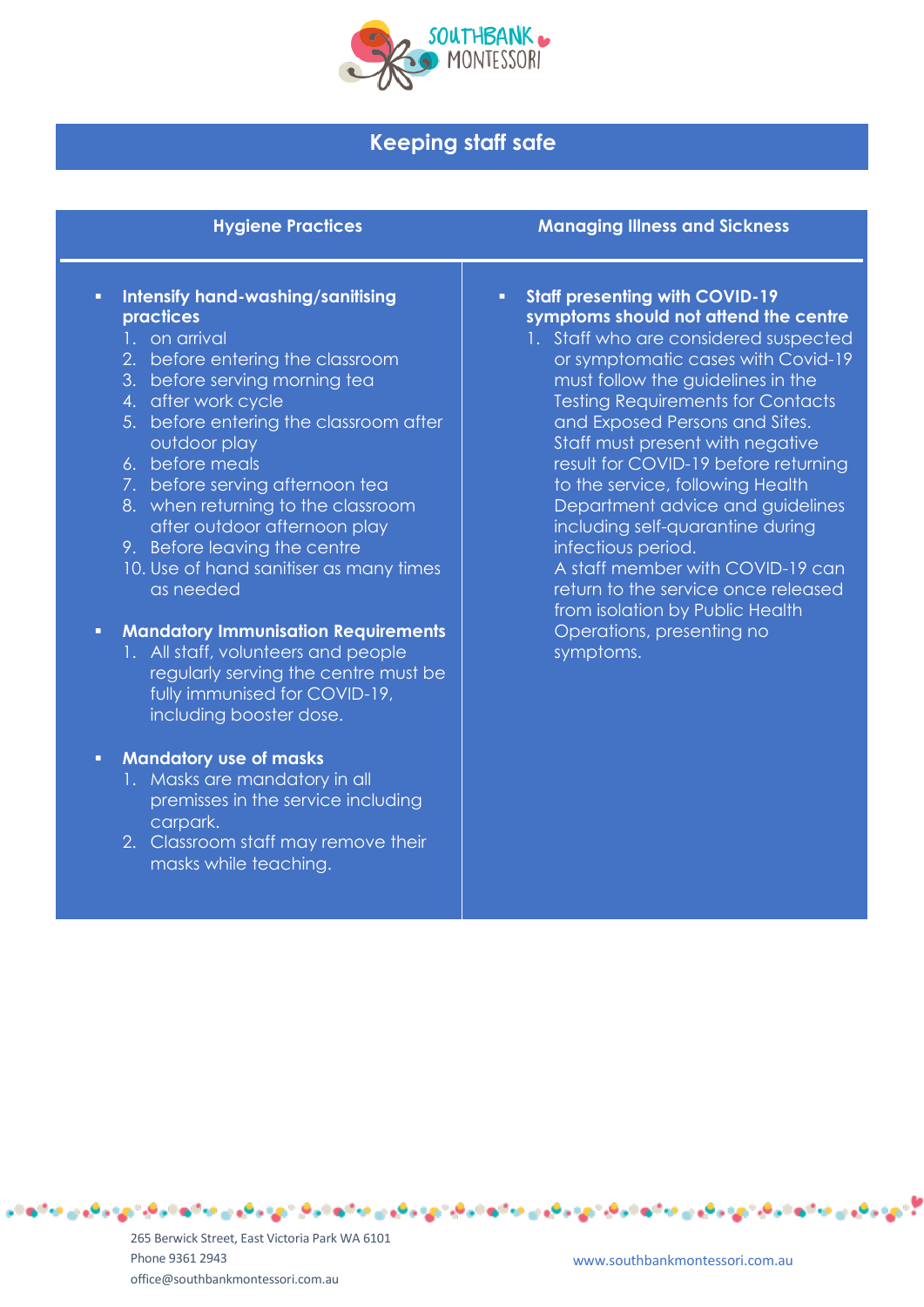

## **Keeping Families Safe**

## ▪ **Intensify hand-washing/sanitising practices**

- 1. Sanitising hands before entering the centre
- 2. Sanitising hands before entering the classroom
- 3. Sanitising hands before leaving the centre
- **Mandatory use of masks** 
	- 1. Masks are mandatory in all premisses in the service including carpark.

## Signing children in/out

1. Families should use QR code signing system to sign children in and out to avoid contact with the screen.

### **Hygiene Practices Managing Illness and Sickness**

## ▪ **Families presenting with COVID-19 symptoms should not attend the centre**

- 1. Parents who are considered suspected or symptomatic cases with Covid-19 must follow the guidelines in the Testing Requirements for Contacts and Exposed Persons and Sites including self-quarantine during infectious period.
- 2. In case of a positive result parents must inform the centre and follow Health Department Procedures.

265 Berwick Street, East Victoria Park WA 6101 Phone 9361 2943 office@southbankmontessori.com.au

ڻا جي رهين جائزه نيرهي جي رهين جائزه نيرهي جاي ۾ جائزه نيرهي جاي ۾ هين جائزه نيرهي جي رهين جائزه نيرهي جاي ۾ جي جائزه ن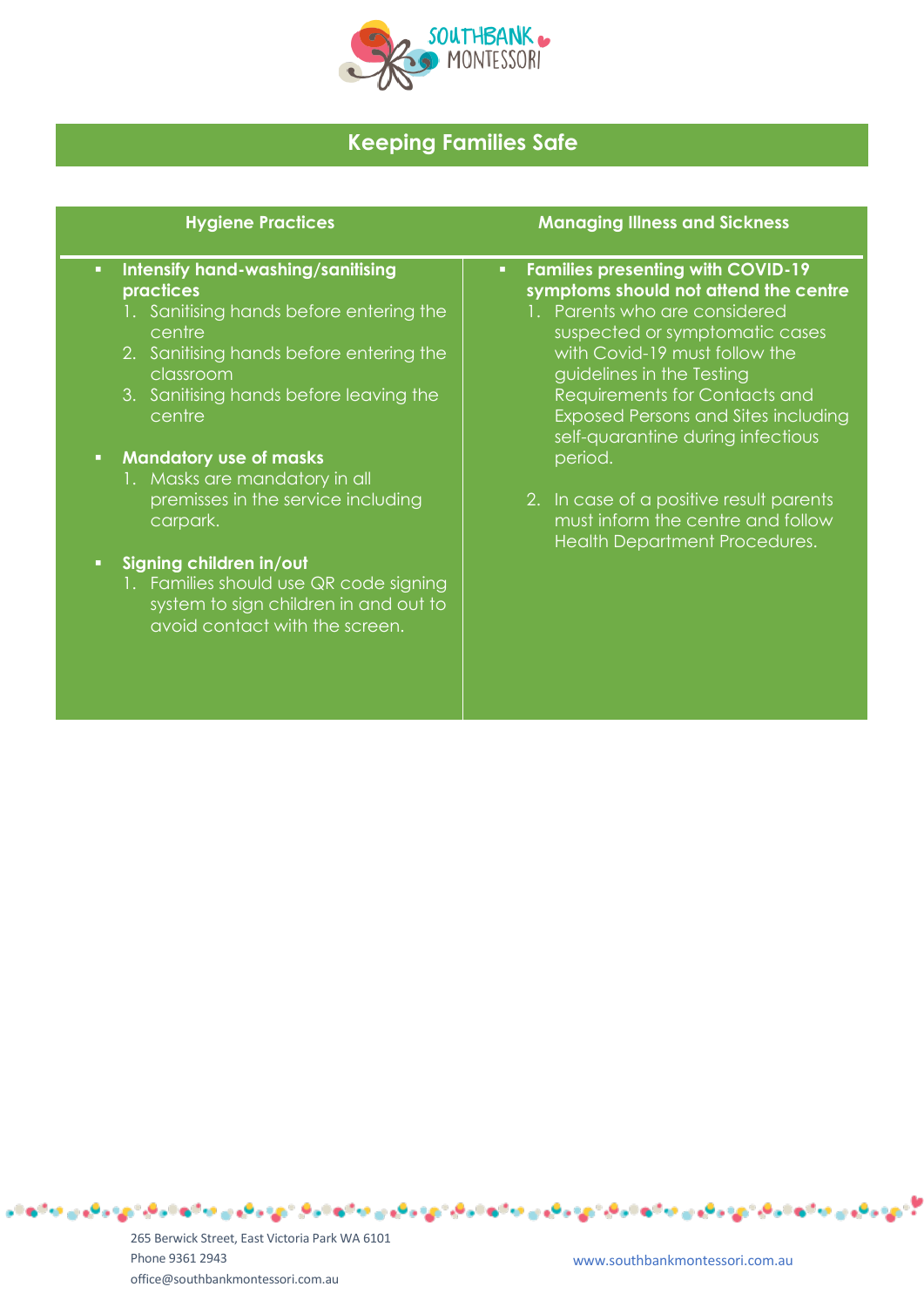

## **Keeping the Service Safe**

|                                                                                                          | <b>Hygiene Practices and Prevention</b>                                                                                                                                                                                                                                                                                                                                                                                                                                                                                                                                                                                                                                                                                                      | <b>Managing Illness and Sickness in children,</b><br>families and staff                                                                                                                                                                                                                                                                                                                                                                                                                                                                                                                                  |
|----------------------------------------------------------------------------------------------------------|----------------------------------------------------------------------------------------------------------------------------------------------------------------------------------------------------------------------------------------------------------------------------------------------------------------------------------------------------------------------------------------------------------------------------------------------------------------------------------------------------------------------------------------------------------------------------------------------------------------------------------------------------------------------------------------------------------------------------------------------|----------------------------------------------------------------------------------------------------------------------------------------------------------------------------------------------------------------------------------------------------------------------------------------------------------------------------------------------------------------------------------------------------------------------------------------------------------------------------------------------------------------------------------------------------------------------------------------------------------|
| $\blacksquare$<br>$\blacksquare$<br>$\blacksquare$<br>$\blacksquare$<br>$\blacksquare$<br>$\blacksquare$ | Intensify hand-washing/sanitising<br>practices<br>Distribute hand sanitising stations across<br>the building<br>Schedule routinely cleaning for door<br>handles and other surfaces in the<br>classroom and play areas, kitchen, staff<br>room and foyer including keypad to<br>access the centre and sign in/out<br>tablets.<br>Educate children, staff and families<br>about Hygiene Practices and<br>Prevention of infection.<br><b>Mandatory Immunisation Requirements</b><br>1. All staff, volunteers and people<br>regularly serving the centre must be<br>fully immunised for COVID-19,<br>including booster dose.<br><b>Mandatory use of masks</b><br>1. Masks are mandatory in all<br>premisses in the service including<br>carpark. | <b>Staff, Children and Families presenting</b><br>$\blacksquare$<br>with COVID-19 symptoms should not<br>attend the centre<br>1. Staff, Children and Families<br>members who are considered<br>suspected or symptomatic cases<br>with Covid-19 must follow the<br>guidelines in the Testing<br>Requirements for Contacts and<br><b>Exposed Persons and Sites.</b><br>The centre must be informed in case<br>2.<br>of a positive result for COVID-19 to<br>take appropriate measures.<br>3. In case of a positive result parents<br>and staff members must follow<br><b>Health Department Procedures.</b> |
| $\blacksquare$                                                                                           | <b>Educating Children - Introduce</b><br><b>COVIDSafe education program</b><br>1. COVIDS afe posters displayed in the<br>classroom, outdoor area and foyer<br>2. COVIDSafe education during<br>morning line time to instruct children<br>on: blowing nose, coughing,<br>washing hands procedures, social<br>distancing<br>3. Introduce non-contact greetings                                                                                                                                                                                                                                                                                                                                                                                 | <b>Supporting Families</b><br>$\blacksquare$<br>1. Provide families with COVID-19<br>novelty information and updates<br>2. Facilitate the access to support<br>available for families affected by<br>COVID-19: Gap fee waiving,<br>Allowable absences and other<br>general support offered to the early<br>childhood education and care<br>sector families.                                                                                                                                                                                                                                              |

للأمهر والهني مدائمه مواليان والمهني مدائمه موالياتهم والهندي متابع مواليد مدائمه موالي والهيدي مدائمه موالياتهم والهنبية مدائمهم

265 Berwick Street, East Victoria Park WA 6101 Phone 9361 2943 office@southbankmontessori.com.au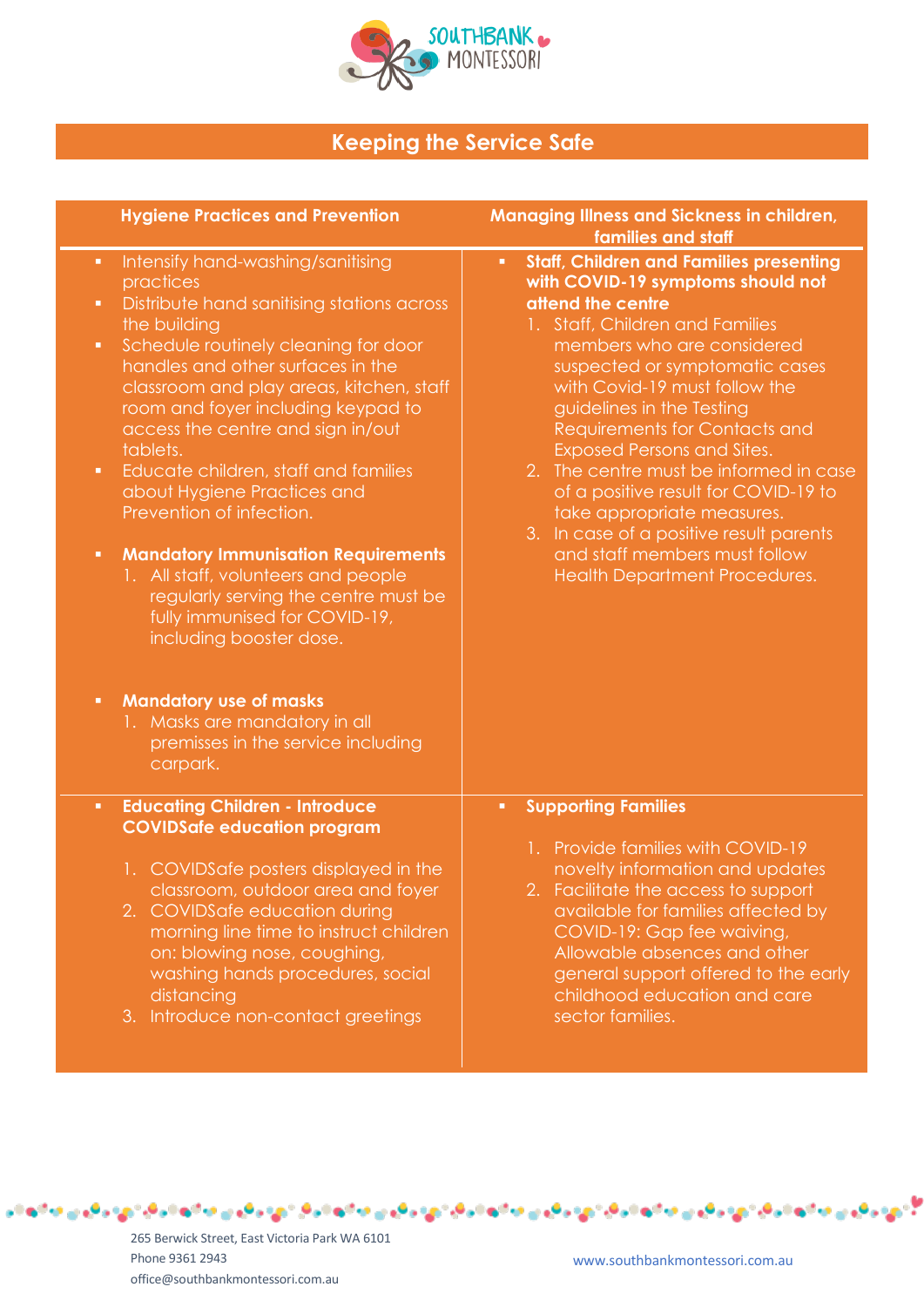

## **Managing cases**

## **New close contact definitions for school and childcare settings Friday, 28 January 2022**

## **Protocols for Children, Families, Staff Members**

### **Positive case**

- **•** Isolate for seven days from the day of the positive test:
- **·** if no symptoms at day seven, can leave isolation; or
- **•** if symptomatic after seven days, remain in isolation until symptoms have cleared.

### **Asymptomatic one-on-one contact**

- isolate for seven days:
- if no symptoms at day seven and a negative rapid antigen test (RAT) result is recorded, you can leave isolation; or
- **•** if any symptoms develop, test and follow protocols for 'school-based close contacts who become symptomatic'.

#### **Asymptomatic classroom or workplace contacts (teacher, education assistant):**

- 
- take a RAT test daily for 7 days;
- isolate when not at work;
- work in a surgical mask; and
- travel alone to work if possible.

**School or early childhood education based close contacts who become symptomatic - remain in isolation and get tested by RAT or PCR test:**

- **•** If positive follow the guidance for a 'positive case or:
- **•** if negative, repeat the test 24 hours later. If again negative, follow the appropriate asymptomatic contact protocol (as above).
- ▪

### **Symptomatic but not a school or early childhood education based close contact:**

- A PCR test is preferred while laboratory capacity allows, otherwise complete a RAT test.
- if positive follow protocol for positive case; or
- If negative by a RAT test isolate for 24 hours, then retake a RAT test. If the second RAT test returns a negative result, there is no requirement to isolate.

## **The new protocols will only take effect when WA reaches a very high caseload environment.**

جي جاي ۾ ماڻه نجان ٿي جاي ۾ ماڻهن ماڻهن جي جاي ۾ ماڻهن ماڻهن جي جاي ۾ ماڻهن جائي ٿي جاي ۾ ماڻهن ماڻهن جي جاي

265 Berwick Street, East Victoria Park WA 6101 Phone 9361 2943 office@southbankmontessori.com.au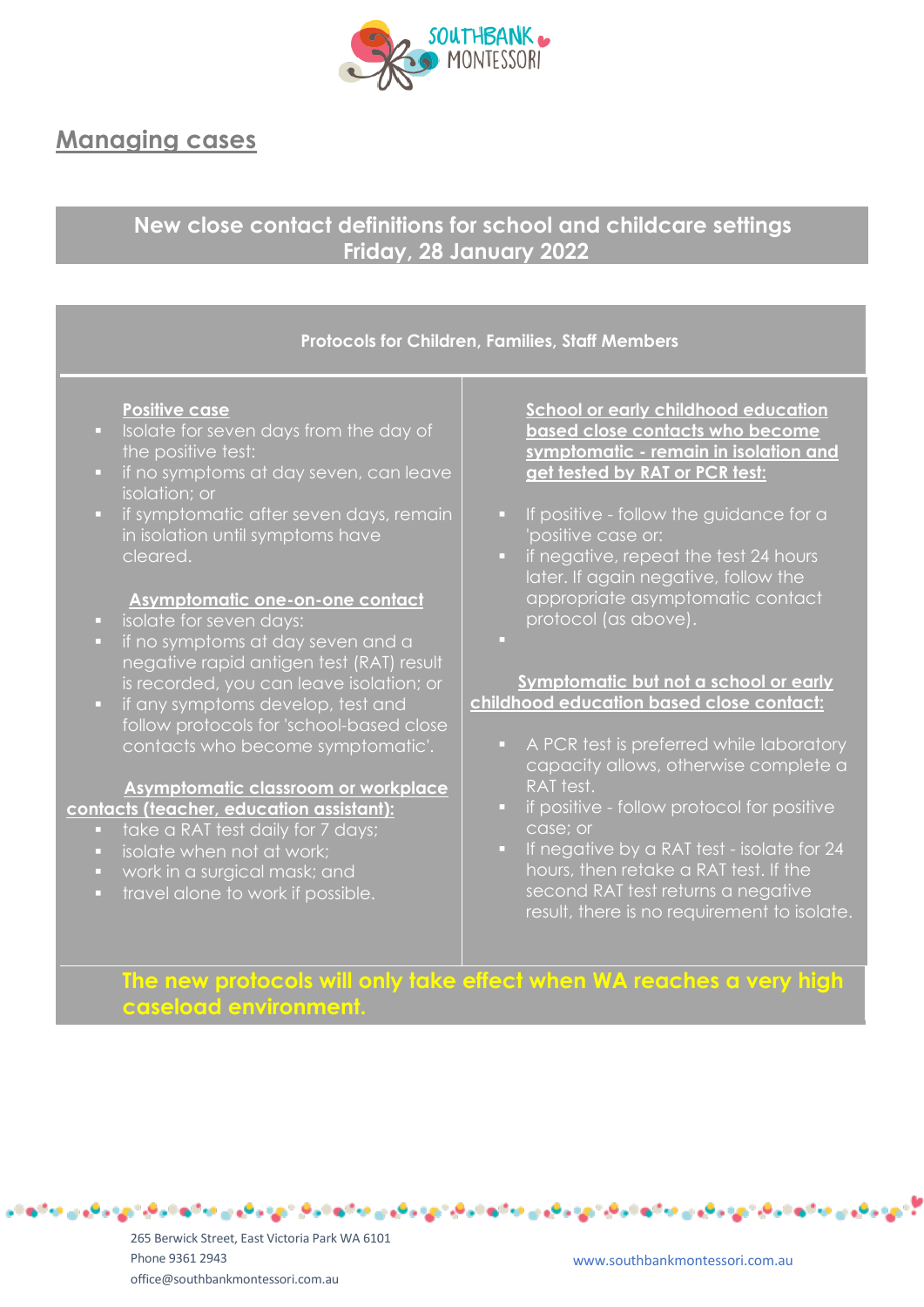

**Protocols for the Service**

## **Positive case identified at the service**

- If a COVID-19 case has been identified at your service, the Health Department will contact the centre directly. Centre will provide the Health Department with a spreadsheet with Contact Tracing details.
- **The Health Department will inform the** service if there are persons connected with your service who are required to be tested, whether that is children, staff or families. If there is the need for some people to quarantine and test.
- Centre will follow New close contact definitions for school and childcare settings protocols and guidelines.

## **The service may need to close for a short period of time due to staffing shortages, or for cleaning. These may be full or partial closures depending on the spread.**

## **Notifying the Regulatory Authority**

■ In the event of COVID-19 case numbers rising in the community and therefore potentially in the service, the centre will need to notify the Education and Care Regulatory Unit (ECRU) as required under Regulation 175 including any circumstance that poses a risk to the health, safety and wellbeing of the children, temporary closures and / or a reduction in the number of children attending the service.

## **Infection prevention and control advice for environmental cleaning of a site following COVID-19 exposure:**

- **Centre will follow Western Australia** Department of Health guidelines on infection prevention and control.
- **•** Frequently touched surfaces have a higher risk of being contaminated and are therefore a potential source of transmission. Attention will be paid to shared workspaces, restrooms, staff room, office, lift buttons, horizontal surfaces such as tables, chairs and other frequently touched surfaces, classroom materials including furniture. Computers, tablets and other electronical devices.

265 Berwick Street, East Victoria Park WA 6101 Phone 9361 2943 office@southbankmontessori.com.au

لدي جايجي بدائها تجاري جايجي بالهالجان بيدي جايجي بالهالجان دي جايجي بالهالجار دي جايجي بدائها تجار تي جايجي بدائها